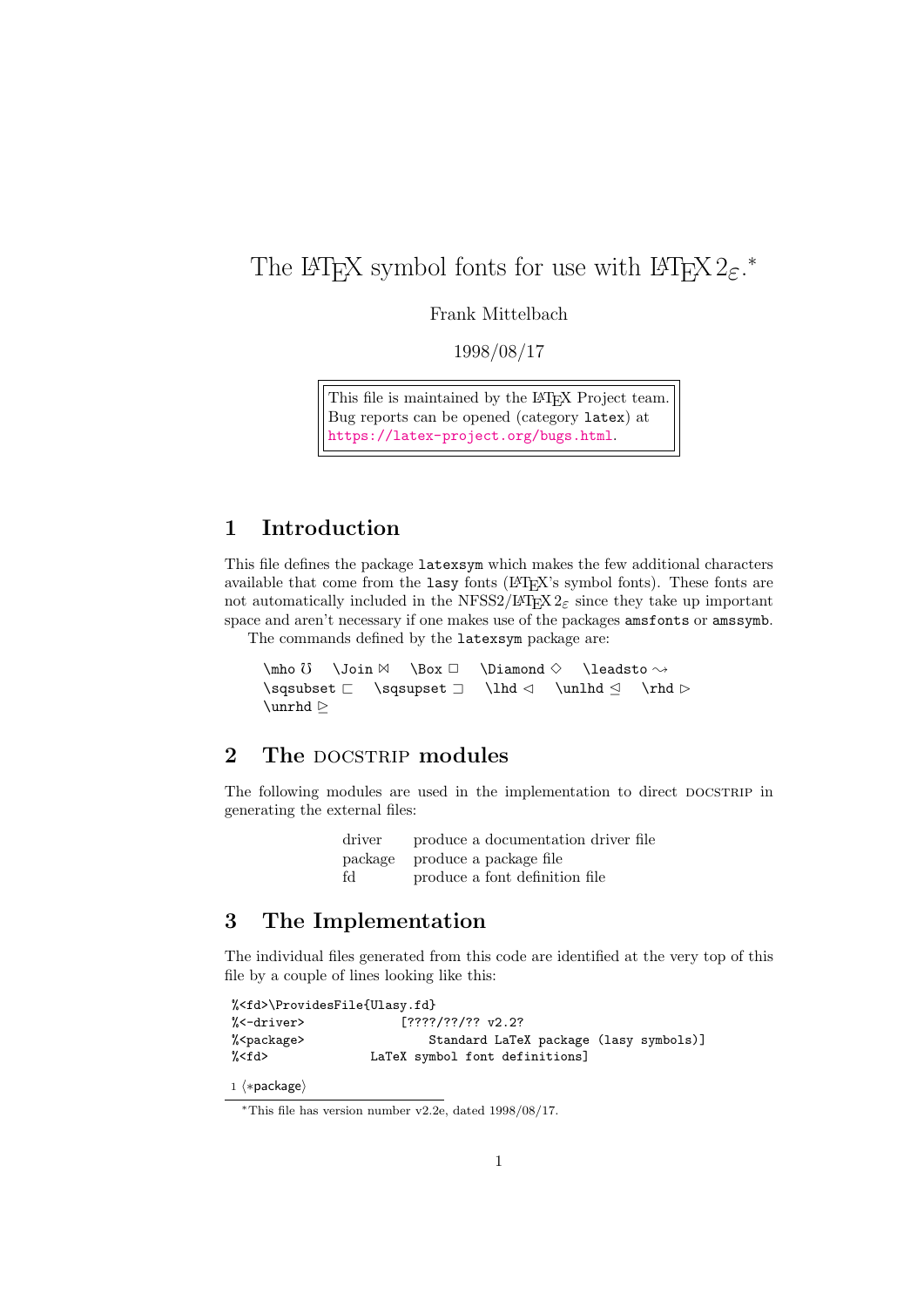\symlasy It is possible to detect whether or not the LATEX symbols are already defined by checking for the math group number with the name \symlasy.

In that case we exit but write a message to the transcript file.

- \ifx\symlasy\undefined \else
- \wlog{Package latexsym: nothing to set up^^J}%
- \endinput \fi

Otherwise we define the new symbol font.

- \DeclareSymbolFont{lasy}{U}{lasy}{m}{n}
- \SetSymbolFont{lasy}{bold}{U}{lasy}{b}{n}

Because the lasy symbols are made an error in the format we have to undefine them before we can set them anew with **\DeclareMathSymbol**.

| $\overline{7}$ | \let\mho\undefined                               | \let\sqsupset\undefined                  |
|----------------|--------------------------------------------------|------------------------------------------|
| 8              | \let\Join\undefined                              | \let\lhd\undefined                       |
| 9              | \let\Box\undefined                               | \let\unlhd\undefined                     |
| 10             | \let\Diamond\undefined                           | \let\rhd\undefined                       |
| 11             | \let\leadsto\undefined                           | \let\unrhd\undefined                     |
| 12             | \let\sqsubset\undefined                          |                                          |
| 13             | \DeclareMathSymbol\mho                           | ${\mathsf{lasy}}{}}$                     |
| 14             | \DeclareMathSymbol\Join                          | ${\mathsf{lasthrel}}_{\text{lsy}}$ {"31} |
| 15             | \DeclareMathSymbol\Box                           | ${\mathsf{lasy}}{''32}$                  |
| 16             | \DeclareMathSymbol\Diamond {\mathord}{lasy}{"33} |                                          |
| 17             | \DeclareMathSymbol\leadsto {\mathrel}{lasy}{"3B} |                                          |
| 18             | \DeclareMathSymbol\sqsubset{\mathrel}{lasy}{"3C} |                                          |
| 19             | \DeclareMathSymbol\sqsupset{\mathrel}{lasy}{"3D} |                                          |
| 20             | \DeclareMathSymbol\lhd                           | ${\mathbf{lasy}_{l}$ (101}               |
| 21             | \DeclareMathSymbol\unlhd                         | ${\mathbf{lass}}{''02}$                  |
| 22             | \DeclareMathSymbol\rhd                           | ${\mathbf{lasy}_{l}$ ('03)               |
| 23             | \DeclareMathSymbol\unrhd                         | ${\mathbf{lassy}$ {"04}                  |

To save some space we can remove the definition of \not@base since it isn't any longer needed. (We use **\@undefined** so that gives an error and not a recursive definition if it is still used somewhere.)

```
24 \let\not@base\@undefined
25 ⟨/package⟩
```
#### 3.1 LATEX symbols fonts

The rest of this file defines the font shape declarations that have to go into the corresponding .fd file.

```
26 ⟨∗fd⟩
27 \DeclareFontFamily{U}{lasy}{}
28 \DeclareFontShape{U}{lasy}{m}{n}{ <5> <6> <7> <8> <9> gen * lasy
29 <10> <10.95> <12> <14.4> <17.28> <20.74> <24.88>lasy10 }{}
```
Since there are no bold lasy symbols below 10pt we silently substitute them by the medium ones to avoid terminal warnings if \boldmath is selected.

```
30 \DeclareFontShape{U}{lasy}{b}{n}{ <-10> ssub * lasy/m/n
31 <10> <10.95> <12> <14.4> <17.28> <20.74> <24.88>lasyb10 }{}
32 ⟨/fd⟩
```